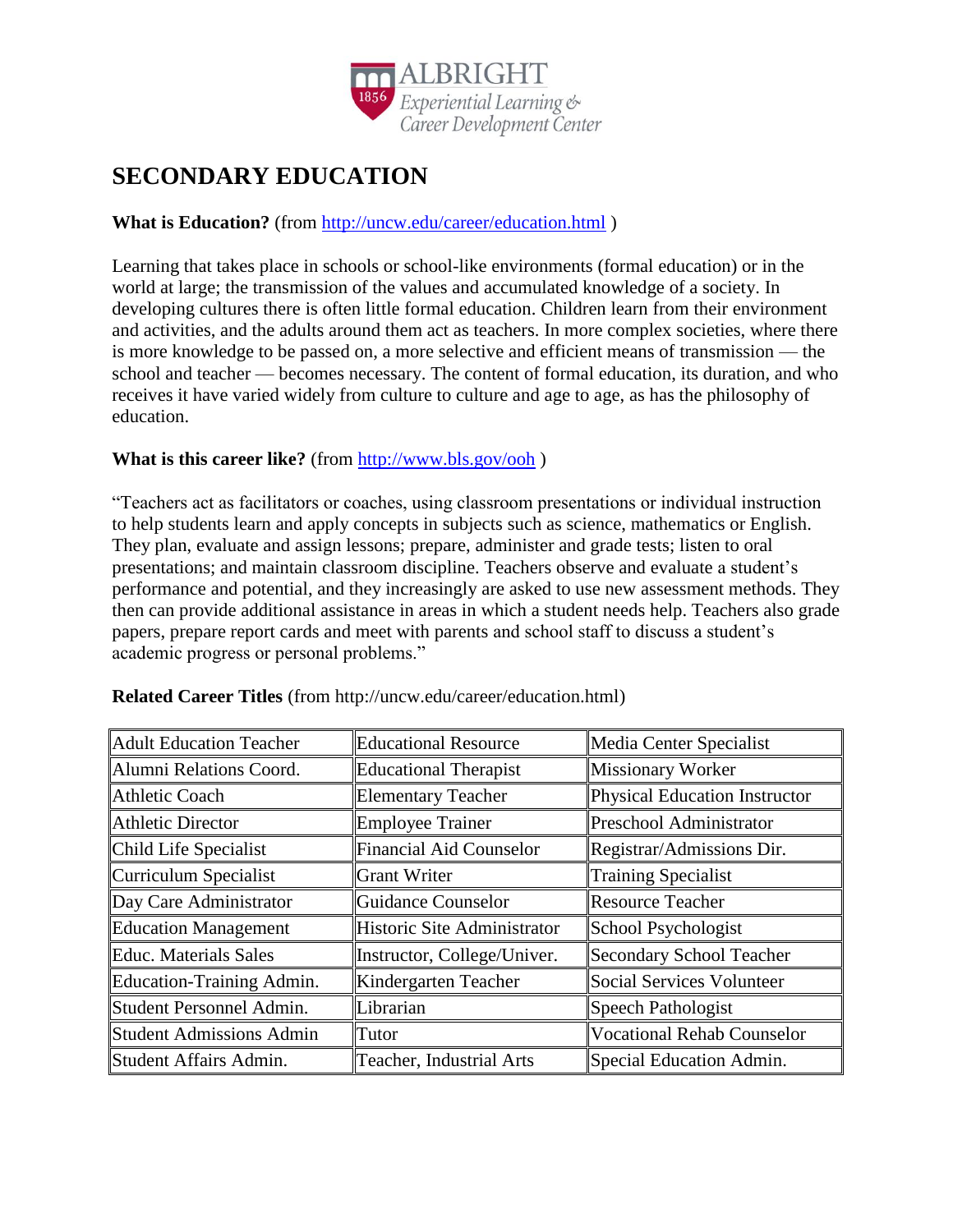**How do you get ready?** (from http://career.utk.edu/students/majors.asp)

- Develop excellent communication skills, verbal and written.
- Develop good computer skills.
- Demonstrate enthusiasm and energy for the field.
- Need desire to work with and help people.
- Obtain part-time, summer, internship or volunteer experience with the age group you intend to work with in various settings: pre-schools, daycares, camps, community agencies, adult centers, YMCAs, etc.
- Participate in co-curricular activities and related organizations to broaden skills, interests and opportunities.
- Bachelor's degree is sufficient for certification/licensure to teach K-12 in most states. Obtain a master's degree for advancement and increased earning potential. Advanced degree required for specialists, education administration, college teaching and other professional positions.
- Maintain current knowledge of state and national legislation regarding teacher licensure.
- Identify transferable skills learned in teaching applicable to alternative careers: -effective communication with people, verbal and written -teaching and instruction -program planning -organization and record keeping -working under pressure and meeting deadlines -motivational skills, creativity -working autonomously, decision making, problem solving -research skills

| Ability to teach/train            | Explaining ideas clearly                      |  |
|-----------------------------------|-----------------------------------------------|--|
| Writing and presenting            | Decision making                               |  |
| Organization                      | Planning                                      |  |
| Dealing with parents or guardians | Lesson planning                               |  |
| Summarizing ideas                 | Ability to teach to different learning levels |  |
| Flexibility                       | Team player                                   |  |
| Creativity                        | Computer skills                               |  |

#### **Related Major Skills** (from http://uncw.edu/career/education.html)

#### **What about the future?**

"Employment of high school teachers is projected to grow 6 percent from 2014 to 2024, about as fast as the average for all occupations. Overall growth is expected to be impacted by larger class sizes and enrollment rate. Employment growth will vary by region."

For specific job information, go to<http://www.bls.gov/ooh/>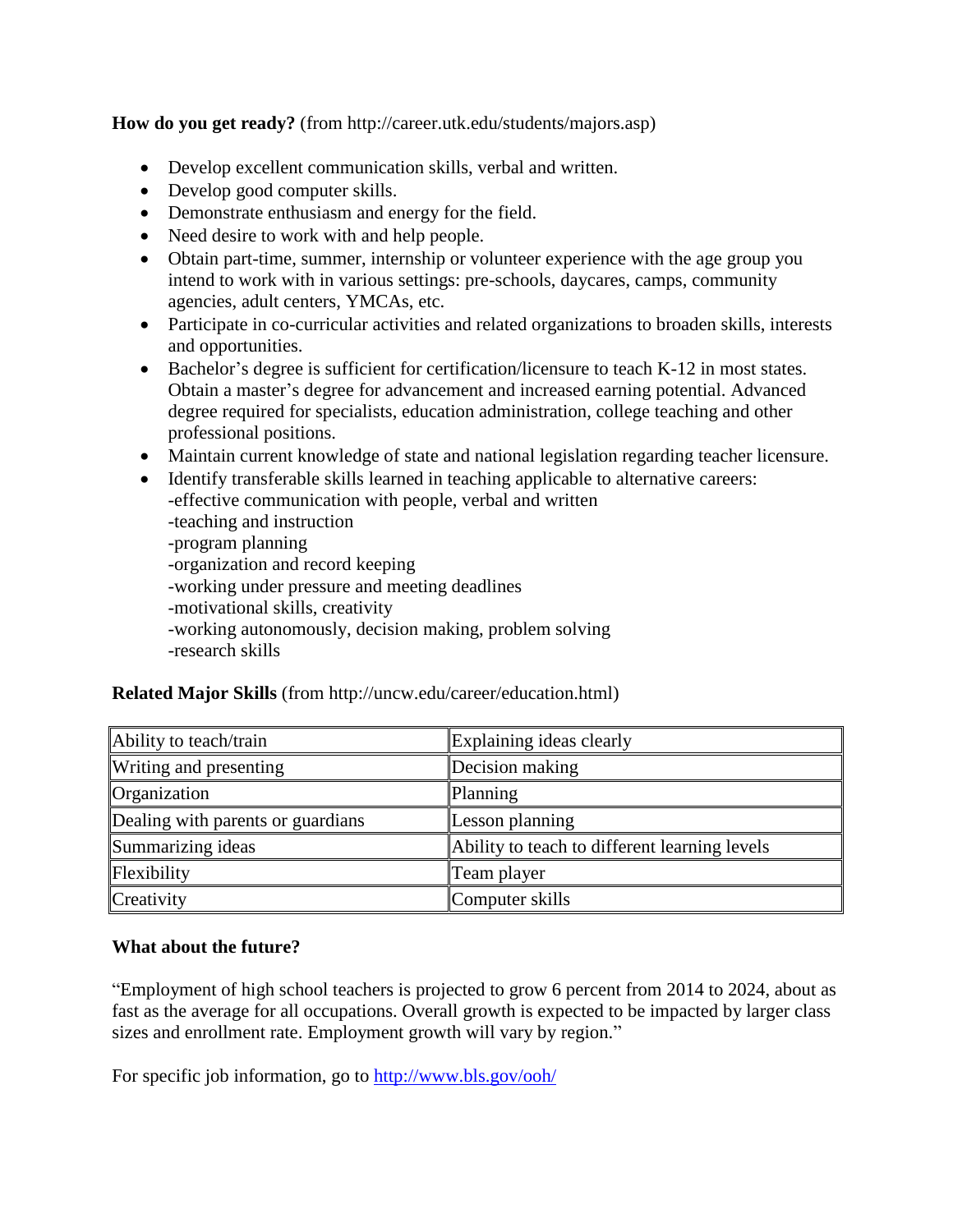# **Available at Albright College Career Development's Resource Library**

- Career Opportunities in Education, by Susan Echaore-McDavid
- Careers for Bookworms and Other Literary Types, by Marjorie Eberts and Margaret Gisler
- Careers for Born Leaders and Other Decisive Types, by Blythe Camenson
- Careers for Extroverts and Other Gregarious Types, Jan Goldberg
- Careers for Foreign Language Aficionados and Other Multilingual Types, by H. Ned Seelye and J. Laurence Day
- Careers for Kids at Heart and Others Who Adore Children, by Marjorie Eberts and Margaret Gisler
- Careers for Persuasive Types and Others Who Won't Take No for an Answer, by Jan Goldberg
- Careers for the Stagestruck and Other Dramatic Types, by Lucia Mauro
- Careers for Talkative Types and Others with the Gift of Gab, by Marjorie Eberts and Margaret Gisler
- Great Jobs for Liberal Arts Majors, by Blythe Camenson
- Opportunities in Adult Education Careers , by Blythe Camenson
- Opportunities in Educational Support Careers, by Mark Rowh
- Opportunities in Special Education Careers, by Robert Connelly
- Opportunities in Teaching Careers, by Janet Fine
- Opportunities in Teaching English to Speakers of Other Languages, by Blythe Camenson
- Opportunities in Technical Education Careers, by Robert Connelly
- Opportunities in Training and Development Careers, by Edward E. Gordon, Catherine M. Petrini, and Ann P. Campagna

## **Disclaimer**

Links to Internet sites are provided for your convenience and do not constitute an endorsement by Albright College Experiential Learning and Career Development Center.

# **Job and Internship Search Links**

- Teachers-Teachers.com: http://www.Teachers-Teachers.com
- School Jobs [http://www.school-jobs.net](http://www.school-jobs.net/)
- ESL Employment<http://www.eslemployment.com/>
- Want to Teach http://www.wanttoteach.com
- Education America Network<http://www.educationamerica.net/>
- Academic Employment Network<http://www.academploy.com/>
- Teach for America<http://www.teachforamerica.org/tfa/>
- U.S. Teach [www.usteach.com](http://www.usteach.com/)
- ESL Base [http://www.eslbase.com](http://www.eslbase.com/)
- Higher Ed Jobs, [www.higheredjobs.com](http://www.higheredjobs.com/)
- Camp Staff, <http://www.campstaff.com/>
- Education Week Top School Jobs,<http://blogs.edweek.org/topschooljobs/careers/>